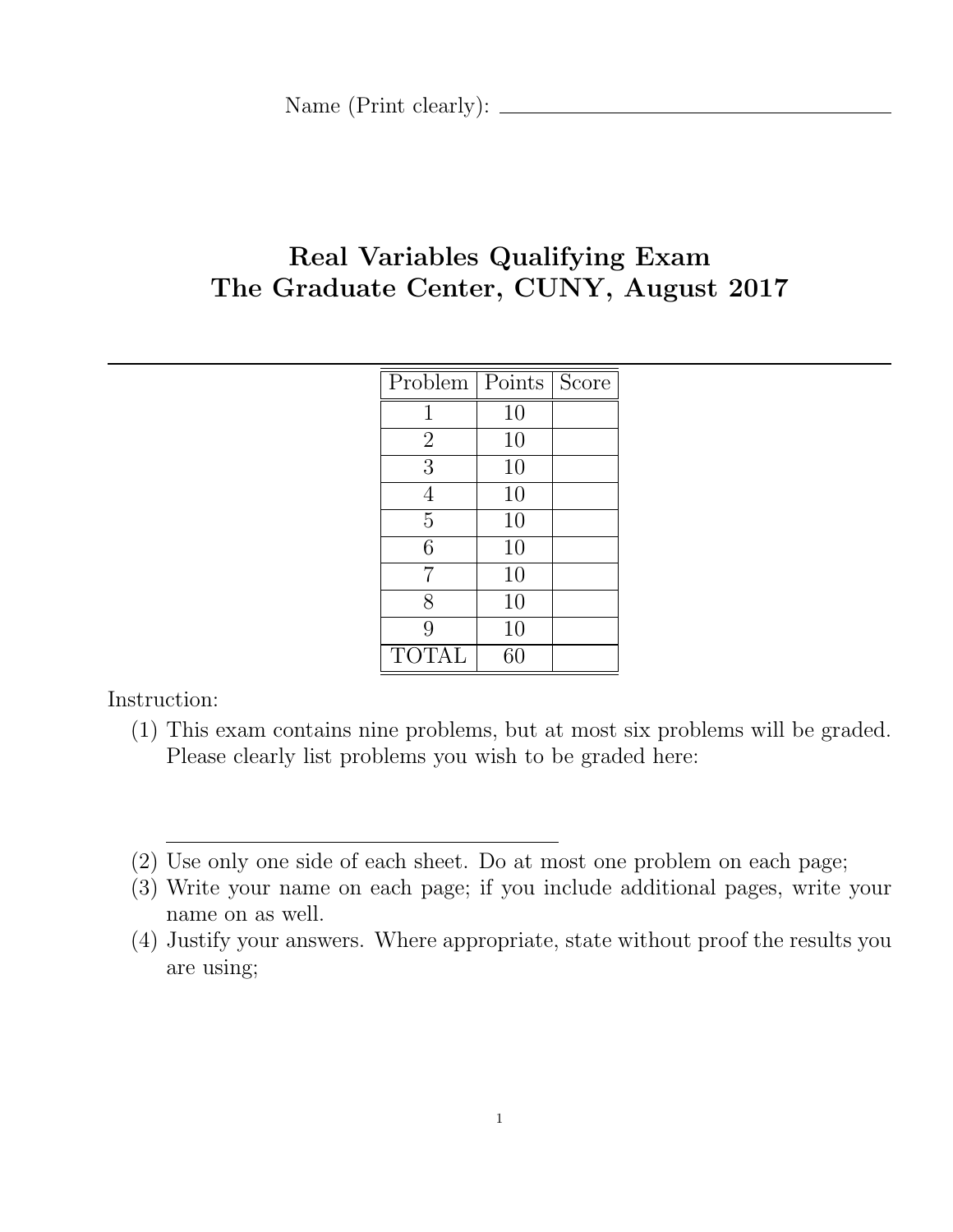Name (Print clearly):  $\frac{1}{\sqrt{1-\frac{1}{2}}\cdot\sqrt{1-\frac{1}{2}}\cdot\sqrt{1-\frac{1}{2}}\cdot\sqrt{1-\frac{1}{2}}\cdot\sqrt{1-\frac{1}{2}}\cdot\sqrt{1-\frac{1}{2}}\cdot\sqrt{1-\frac{1}{2}}\cdot\sqrt{1-\frac{1}{2}}\cdot\sqrt{1-\frac{1}{2}}\cdot\sqrt{1-\frac{1}{2}}\cdot\sqrt{1-\frac{1}{2}}\cdot\sqrt{1-\frac{1}{2}}\cdot\sqrt{1-\frac{1}{2}}\cdot\sqrt{1-\frac{1}{2}}\cdot\sqrt{1-\frac{1}{2}}\$ 

**Problem 1.** Let  $f_n : [0,1] \to \mathbb{R}$ ,  $n \in \mathbb{N}$  be a sequence of monotone continuous functions which converges pointwise to a continuous function f. Show that the convergence is uniform on  $[0, 1]$ .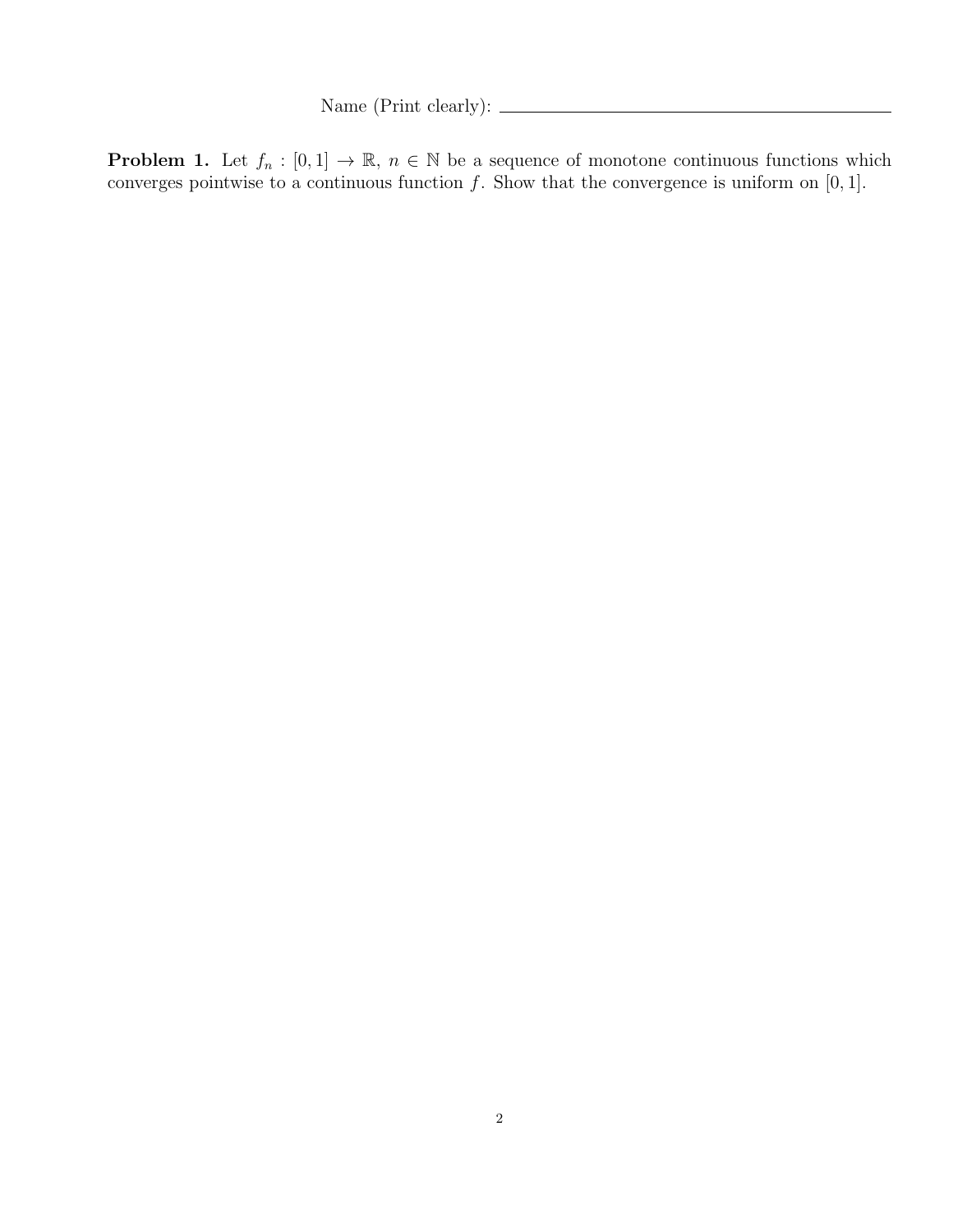Name (Print clearly):  $\frac{1}{\sqrt{1-\frac{1}{2}}\cdot\sqrt{1-\frac{1}{2}}\cdot\sqrt{1-\frac{1}{2}}\cdot\sqrt{1-\frac{1}{2}}\cdot\sqrt{1-\frac{1}{2}}\cdot\sqrt{1-\frac{1}{2}}\cdot\sqrt{1-\frac{1}{2}}\cdot\sqrt{1-\frac{1}{2}}\cdot\sqrt{1-\frac{1}{2}}\cdot\sqrt{1-\frac{1}{2}}\cdot\sqrt{1-\frac{1}{2}}\cdot\sqrt{1-\frac{1}{2}}\cdot\sqrt{1-\frac{1}{2}}\cdot\sqrt{1-\frac{1}{2}}\cdot\sqrt{1-\frac{1}{2}}\$ 

### Problem 2.

Let m be Lebesgue measure on R. Suppose that  $A \subset \mathbb{R}$  is a Lebesgue measurable set such that  $m(A) > 0$ . Prove that for every  $\varepsilon \in (0, 1)$ , there is an interval I such that  $m(A \cap I) \ge (1 - \varepsilon)m(I)$ .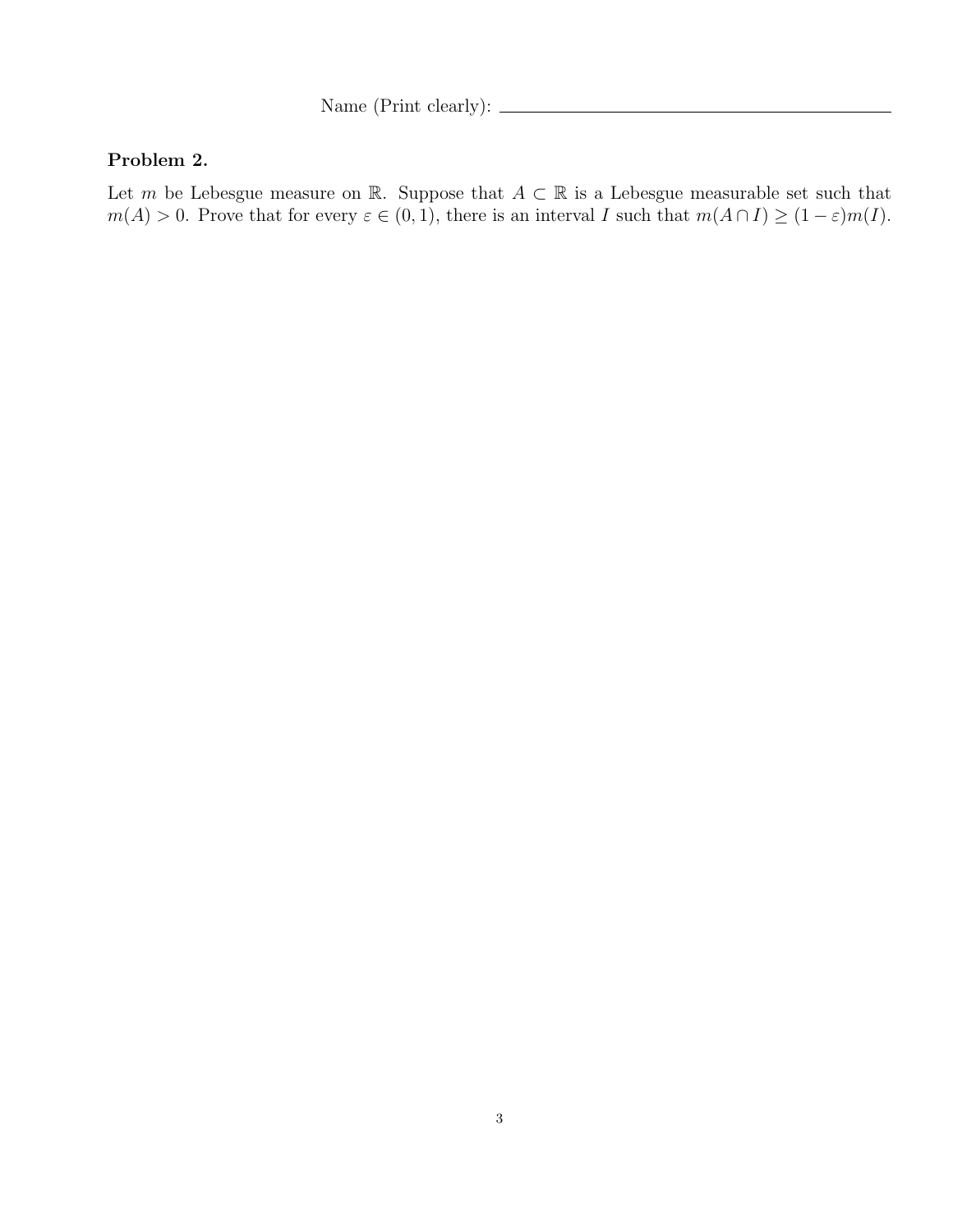Name (Print clearly):

### Problem 3.

Let  $f \in L^1(\mathbb{R})$ , and g be a bounded measurable function on  $\mathbb{R}$ , prove that

$$
\lim_{t \to 0} \int_{\mathbb{R}} g(x) \{ f(x) - f(x+t) \} dx = 0.
$$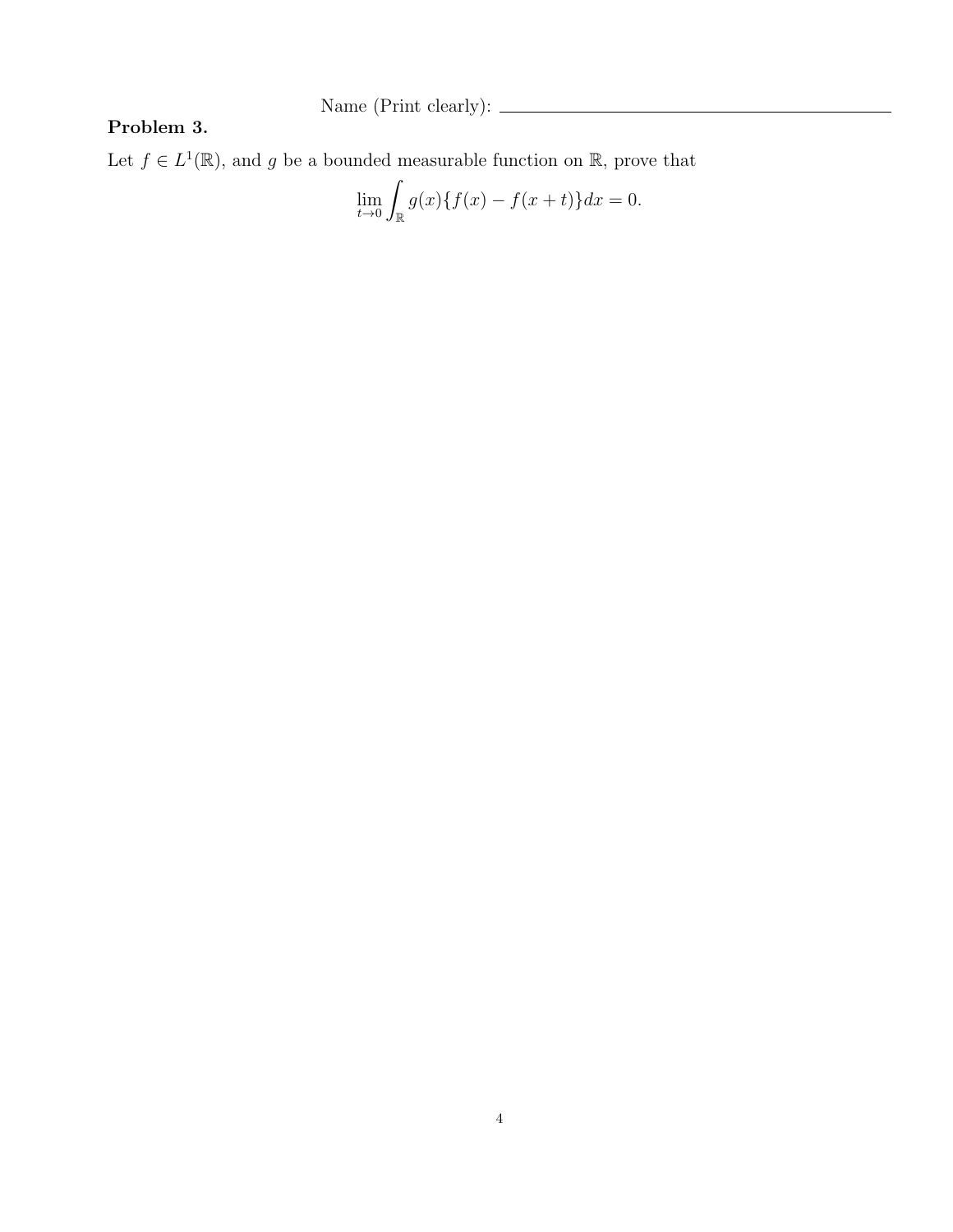Name (Print clearly):  $\frac{1}{\sqrt{2\pi}}$ 

#### Problem 4.

Let H be a Hilbert space with the norm  $\|\cdot\|$ , and  $E : H \to \mathbb{R}$  be a linear operator such that  $||E|| = 1$ , then there exists a unique  $y \in H$  such that  $||y|| = 1$  and  $E(y) = 1$ . (Recall that the norm of a bounded linear operator E is defined as  $||E|| = \sup_{||x||=1} |E(x)|$ .)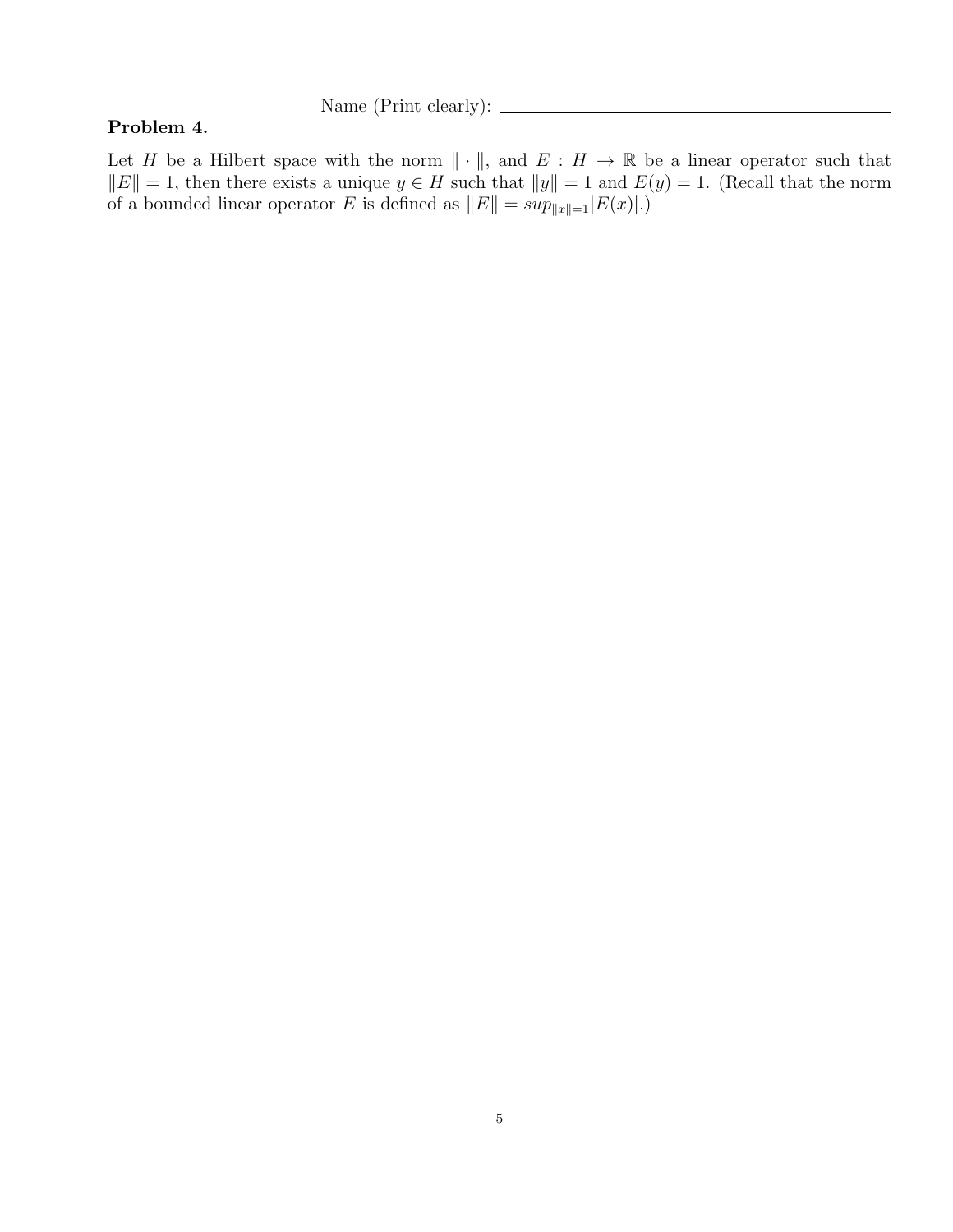Name (Print clearly):

# Problem 5.

Let  $E = (1, \infty) \subset \mathbb{R}$ , and  $f(x) = \frac{1}{\sqrt{x}(1+\ln(x))}$  for  $x > 1$ . Determine all values  $p \in [1, \infty]$  such that  $f \in L^p(E).$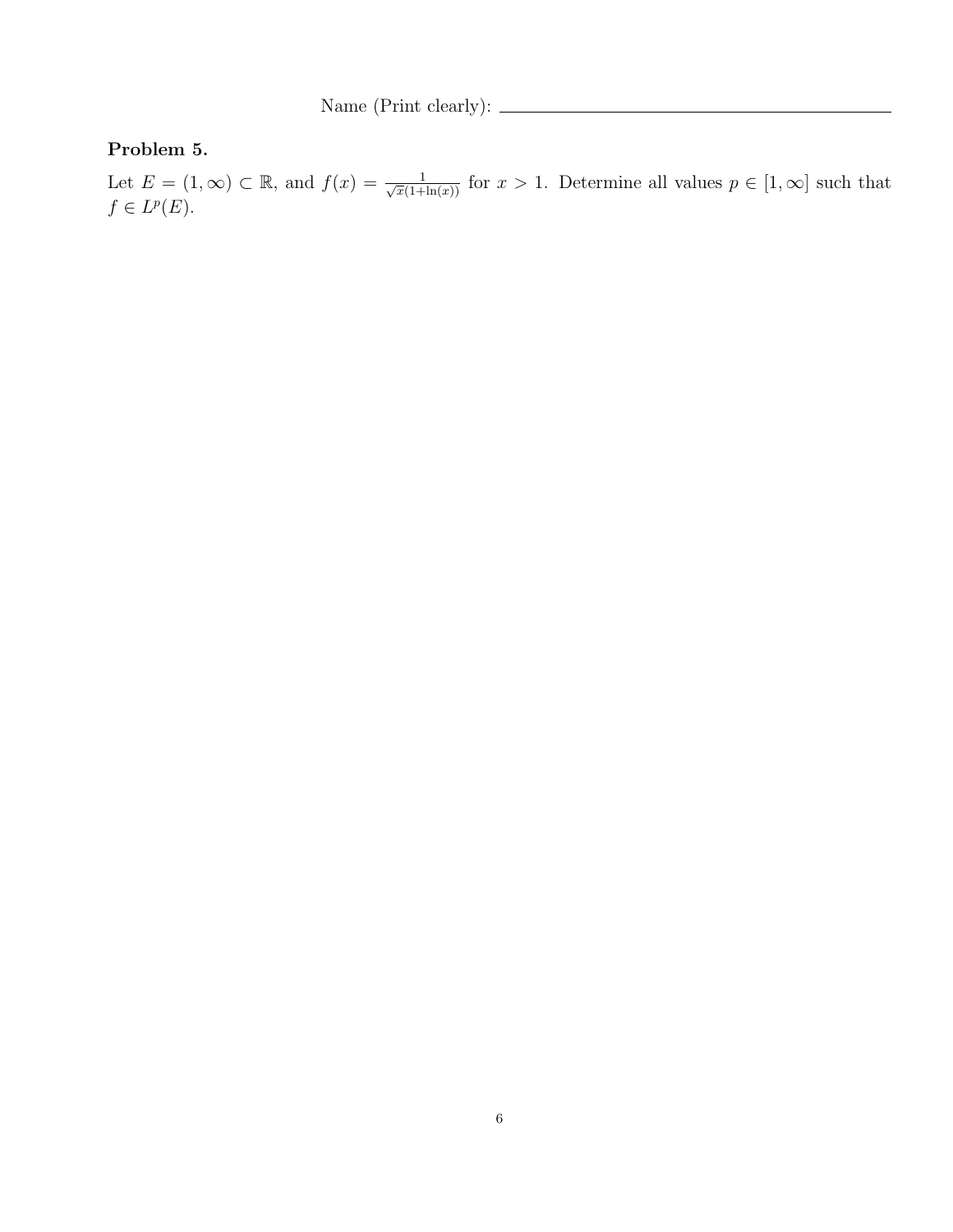Name (Print clearly):  $\qquad \qquad$ 

## Problem 6.

Compute the following limits and justify your answer:

(1)

$$
\lim_{n \to \infty} \int_0^\infty (1 + \frac{x}{n})^{-n} \sin(\frac{x}{n}) dx \quad ;
$$

(2)

$$
\lim_{n \to \infty} \int_0^1 (1 + nx^2)(1 + x^2)^{-n} dx .
$$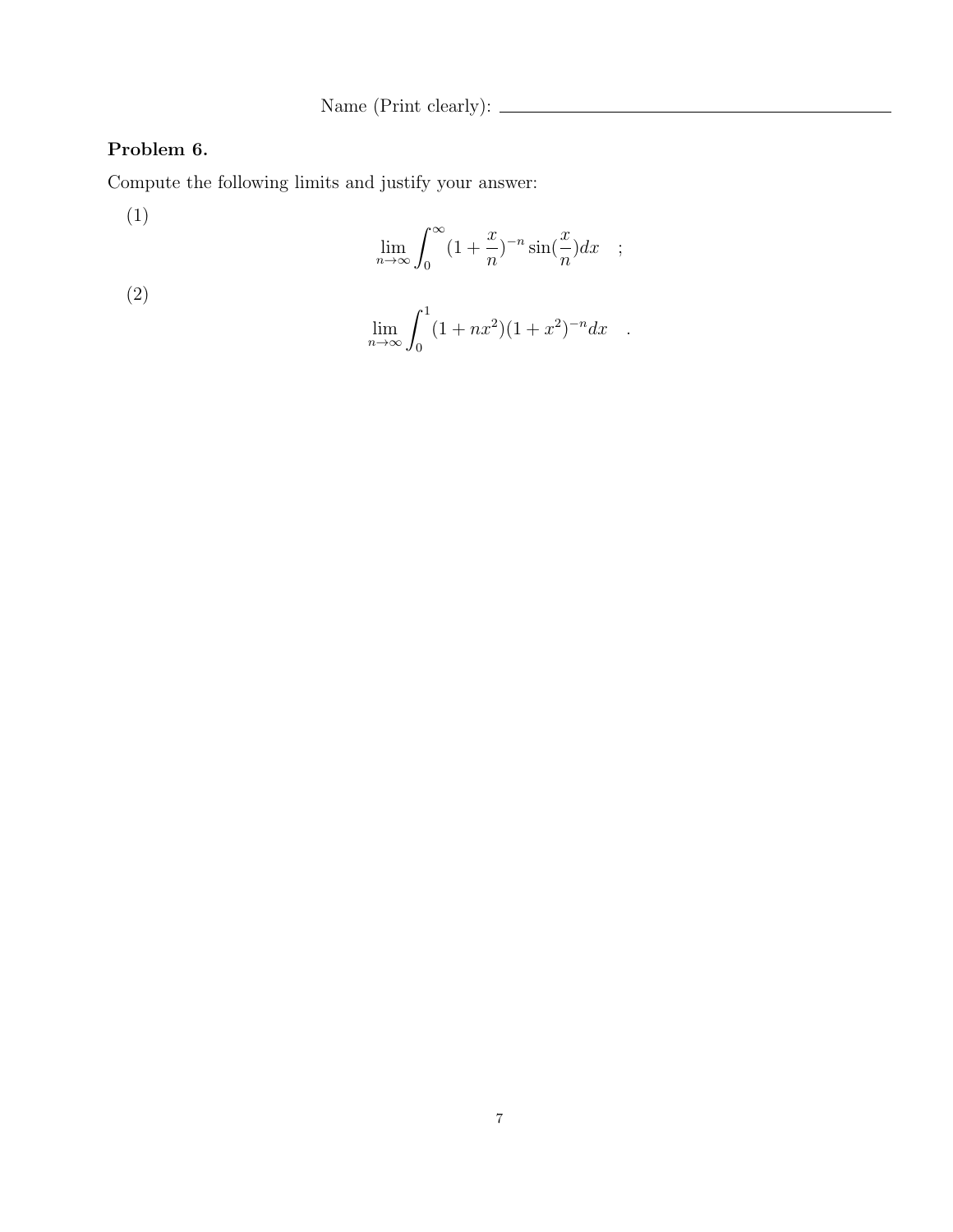Name (Print clearly):  $\qquad \qquad$ 

### Problem 7.

Let  $(X, \mathcal{A}, \mu)$  be a measure space such that  $\mu(X) = 1$ . Show that for any given  $f \in L^p(X)$ , the function  $||f||_r$  is non-decreasing in r on  $(0, p]$ .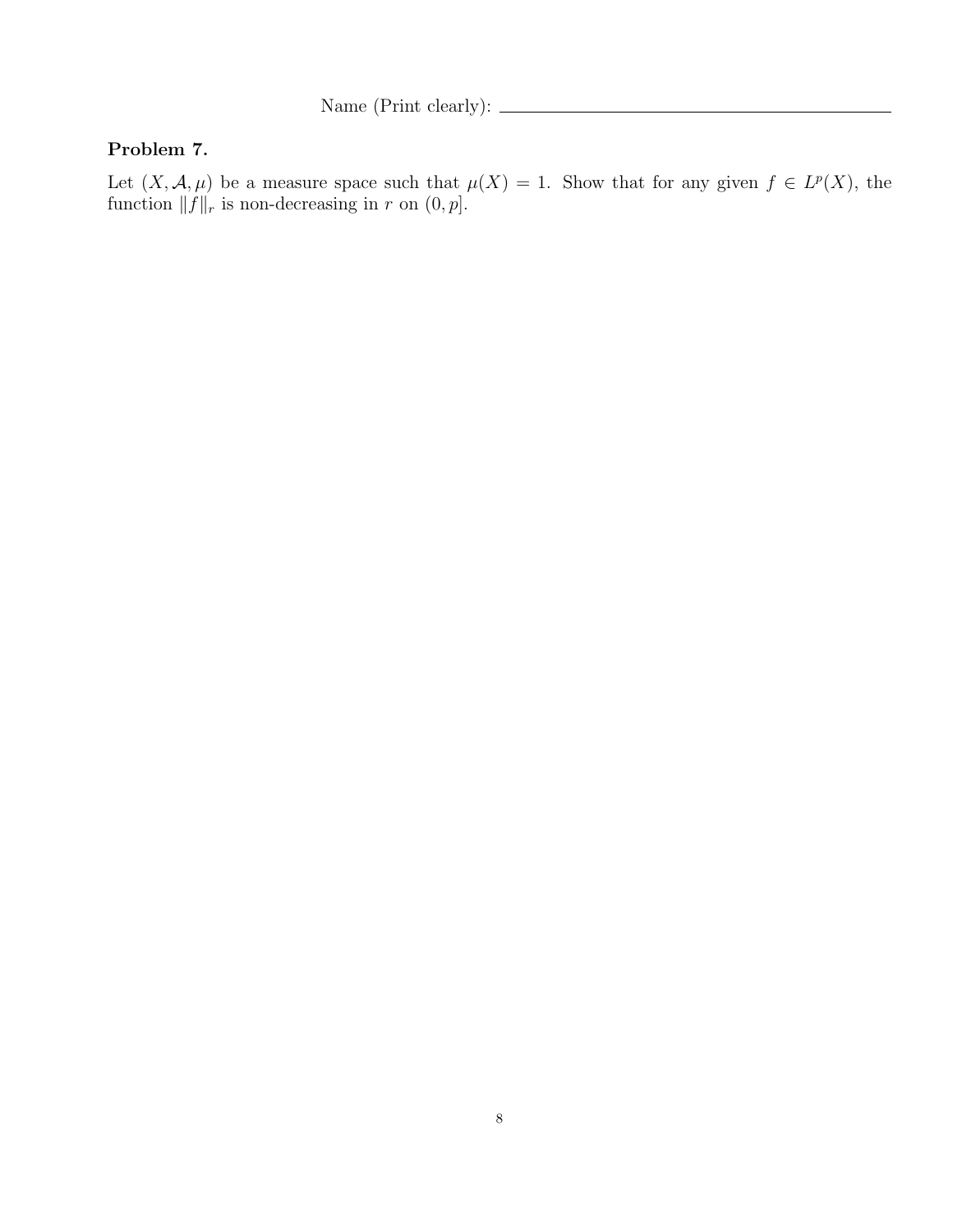Name (Print clearly):  $\_\_\_\_\_\_\_\_\_\_\_\_\_\_\_\_\_\_\_\_\_\_\_\_\_\_\_\_\_\_$ 

### Problem 8.

Let  $(X, \mathcal{A}, \mu)$  be a measure space with  $\mu(X) < \infty$ .

(1) Show that the mapping defined for functions  $f,g\in\mathcal{A}$  by

$$
d(f,g) = \int_X \frac{|f-g|}{1+|f-g|} d\mu
$$

is a metric on the space of measurable functions.

(2) Prove that a sequence  $\{f_n\}_{n\geq 1}$  converges in measure to f if and only if  $d(f_n, f) \to 0$ .